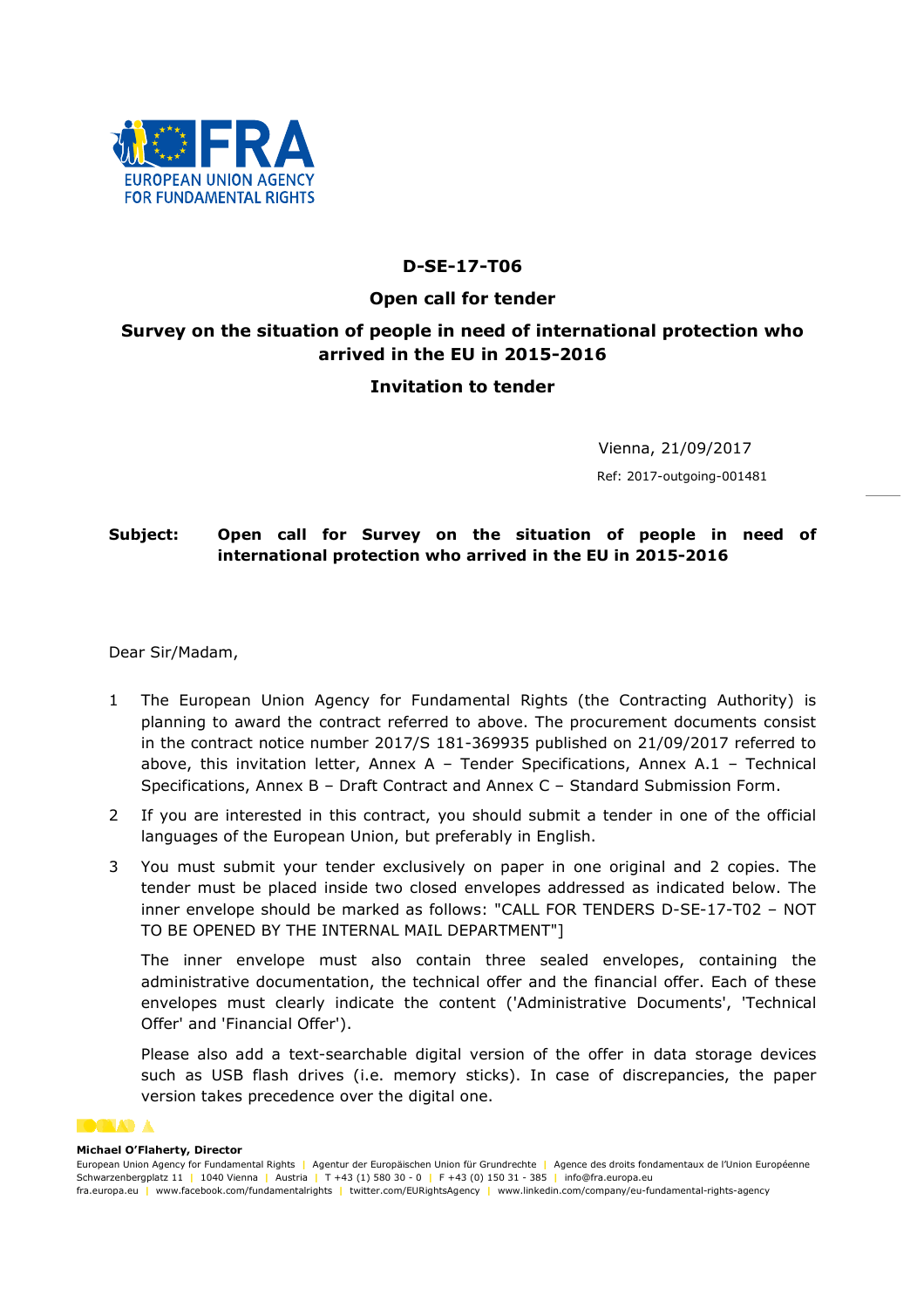# Invitation to tender

The digital versions of the offers must be placed together with the paper versions inside the corresponding sealed envelopes.

The time limit for receipt of the tender is 31/10/2017. You must use one of the means of submission listed below. Receipt is understood as the time at which the tenderer hands over the tender to the post office or courier service or central mail department.

| <b>Means of</b>              | <b>Time</b>        | <b>Evidence</b>                                                                                                     | <b>Address for delivery</b>                                                                                                                 |
|------------------------------|--------------------|---------------------------------------------------------------------------------------------------------------------|---------------------------------------------------------------------------------------------------------------------------------------------|
| submission<br>Post           | limit<br>24:00 CET | Postmark                                                                                                            | <b>CALL FOR TENDERS</b>                                                                                                                     |
|                              |                    |                                                                                                                     | D-SE-17-T06 Survey on the situation of people<br>in need of international protection who arrived<br>in the FU in 2015-2016                  |
|                              |                    |                                                                                                                     | European Union Agency for Fundamental Rights<br>For the attention of Procurement Section<br>Schwarzenbergplatz 11<br>Vienna 1040<br>Austria |
| Courier                      | 24:00 CET          | Deposit slip of<br><b>CALL FOR TENDERS</b><br>courier service                                                       |                                                                                                                                             |
|                              |                    |                                                                                                                     | D-SE-17-T06 Survey on the situation of people<br>in need of international protection who arrived<br>in the FU in 2015-2016                  |
| In person<br>(hand delivery) | 17:00 CET          | Proof of receipt,<br>signed and dated by<br>the official in the<br>central mail<br>department who<br>takes delivery | European Union Agency for Fundamental Rights<br>For the attention of Procurement Section<br>Schwarzenbergplatz 11<br>Vienna 1040<br>Austria |

Mail can be received from 09.00 to 17.00 Monday to Thursday and from 09.00 to 15.00 on Friday. The contracting authority is closed on Saturdays, Sundays and during its holidays.

- 4 Tenders must be:
	- signed by the tenderer or a duly authorised representative
	- perfectly legible so that there can be no doubt as to words and figures, and
	- drawn up using the Standard Submission Form (Annex C of the Invitation to Tender).
- 5 The period of validity of the tender, during which tenderers may not modify the terms of their tenders in any respect, is six (6) months from the date indicated in point 3.
- 6 Submission of a tender implies acceptance of all the terms and conditions set out in the procurement documents and, where appropriate, waiver of the tenderer's own general or specific terms and conditions. The submitted tender is binding on the tenderer to whom the contract is awarded for the duration of the contract.
- 7 All costs incurred for the preparation and submission of tenders are to be borne by the tenderers and will not be reimbursed.

### **BOXADA**

#### Michael O'Flaherty, Director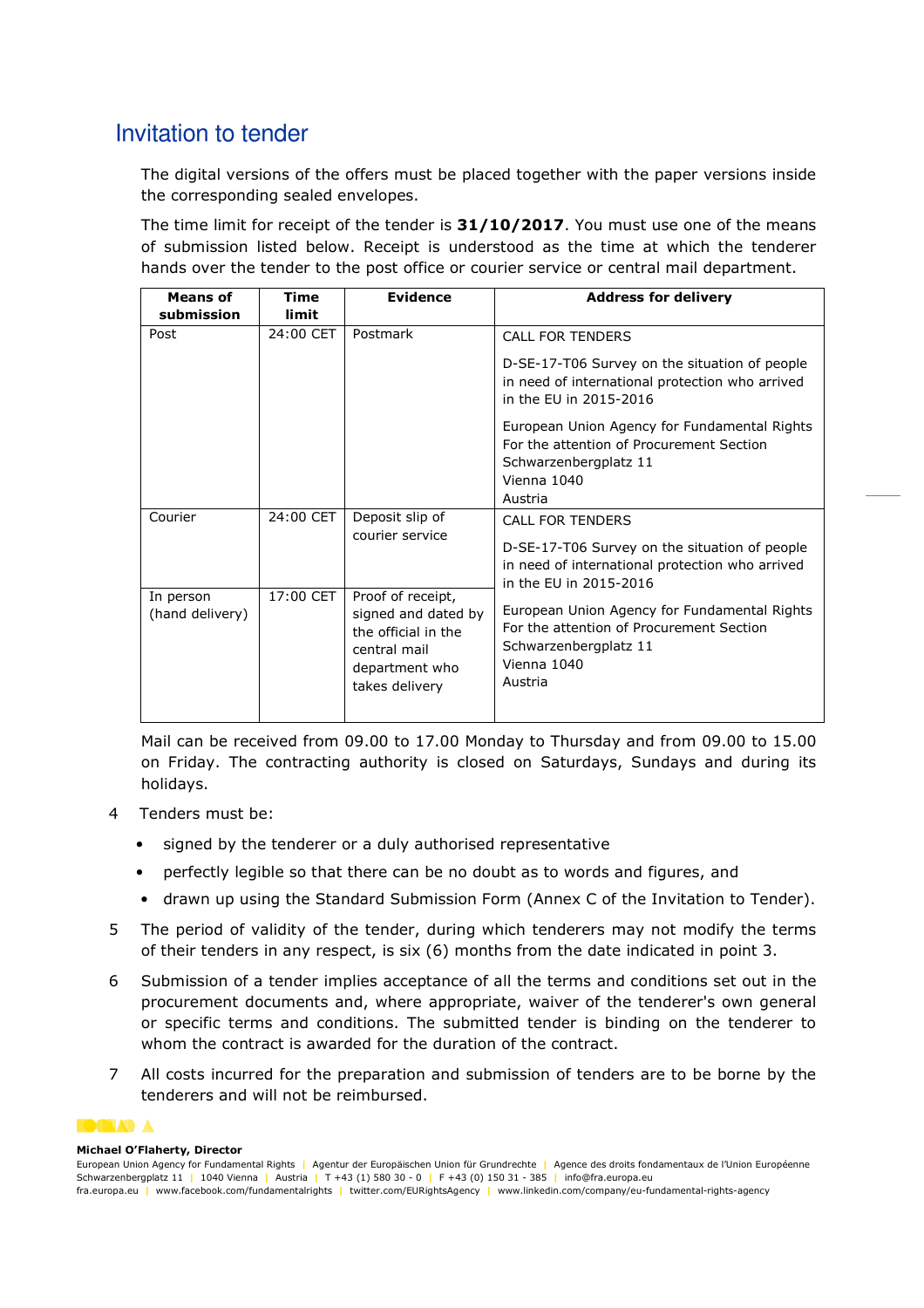# Invitation to tender

- 8 Tenders will be opened at 10:30 hrs on 7/11/2017 at the contracting authority's address. A maximum of two representatives per tender can attend the opening of the tenders. For organisational and security reasons, the tenderer must provide the full name and ID or passport number of the representatives at least 3 working days in advance to: procurement@fra.europa.eu. Failing that, the contracting authority reserves the right to refuse access to its premises.
- 9 Contacts between the contracting authority and candidates or tenderers are prohibited throughout the procedure save in exceptional circumstances and under the following conditions only:

#### Before the date of receipt indicated in point 3:

Upon request, the contracting authority may provide additional information solely for the purpose of clarifying the procurement documents.

Any request for additional information must be made in writing only to procurement@fra.europa.eu and/or to the fax number +43 (0)15031382.

The contracting authority is not bound to reply to requests for additional information received less than six working days before the date of receipt of tenders indicated in point 3.

The contracting authority may, on its own initiative, inform interested parties of any error, inaccuracy, omission or any other type of clerical error in the text of the procurement documents.

Any additional information including that referred to above will be posted on fra.europa.eu/en/about-fra/procurement. The website will be updated regularly and it is the tenderer's responsibility to check for updates and modifications during the submission period.

### After the opening of tenders:

If obvious clerical errors in the tender need to be corrected or confirmation of a specific or technical element is necessary, the contracting authority will contact the tenderer provided this does not lead to substantial changes to the terms of the submitted tender.

- 10 No on-site visit is planned for this tender.
- 11 This invitation to tender is in no way binding on the contracting authority. The contracting authority's contractual obligation commences only upon signature of the contract with the successful tenderer.
- 12 Up to the point of signature, the contracting authority may cancel the procurement procedure without the candidates or tenderers being entitled to claim any compensation. This decision must be substantiated and the candidates or tenderers notified.

Once the contracting authority has opened the tender, it becomes its property and it shall be treated confidentially.



#### Michael O'Flaherty, Director